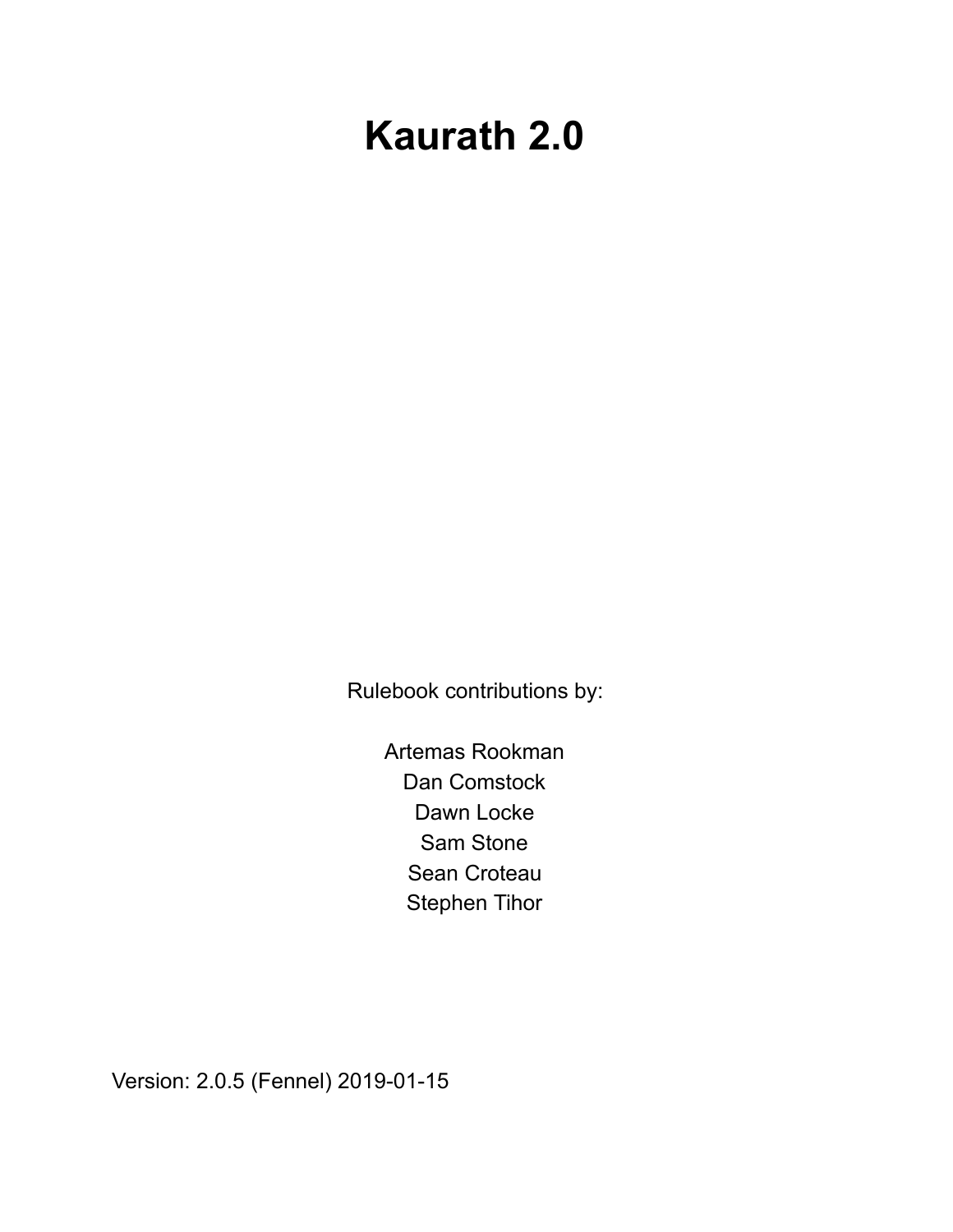| <b>Chapter 0: Theme</b>                                                         | 7                     |
|---------------------------------------------------------------------------------|-----------------------|
| Safety and -isms<br>Inclusivity<br>Accessibility<br>Code of Conduct<br>Nobility | 7<br>8<br>8<br>8<br>9 |
| <b>Gestures</b>                                                                 | 9                     |
| Hand Gestures/Check in Gestures                                                 | 10                    |
| Are you ok? Checking in.<br>I am ok/This is all in character                    | 10<br>10              |
| I am not ok/I need this action to stop                                          | 10                    |
| <b>Content Warning</b>                                                          | 11                    |
| Fit for Live Action Gaming and General Site Rules                               | 11                    |
| <b>Chapter 1: Base Rules</b>                                                    | 13                    |
| Rules of Etiquette                                                              | 13                    |
| Always In Game                                                                  | 14                    |
| Combat                                                                          | 20                    |
| The Flurry Rule                                                                 | 22                    |
| Death                                                                           | 27                    |
| Spirits of The Dead                                                             | 28                    |
| <b>Effect Listing</b>                                                           | 31                    |
| <b>Chapter 2: Kaurath Specific Rules</b>                                        | 53                    |
| <b>Starting Characters!</b>                                                     | 53                    |
| <b>CP Caps and Retirement</b>                                                   | 53                    |
| <b>Death</b>                                                                    | 54                    |
| Death by Choice                                                                 | 55                    |
| <b>Attributes</b>                                                               | 56                    |
| <b>Base Attributes</b>                                                          | 56                    |
| Aegis                                                                           | 57                    |
| <b>Threat</b>                                                                   | 57                    |
| Clarity                                                                         | 57                    |
| Determination                                                                   | 58                    |
| <b>Unified Base Attribute</b>                                                   | 58                    |
| Vitality                                                                        | 58                    |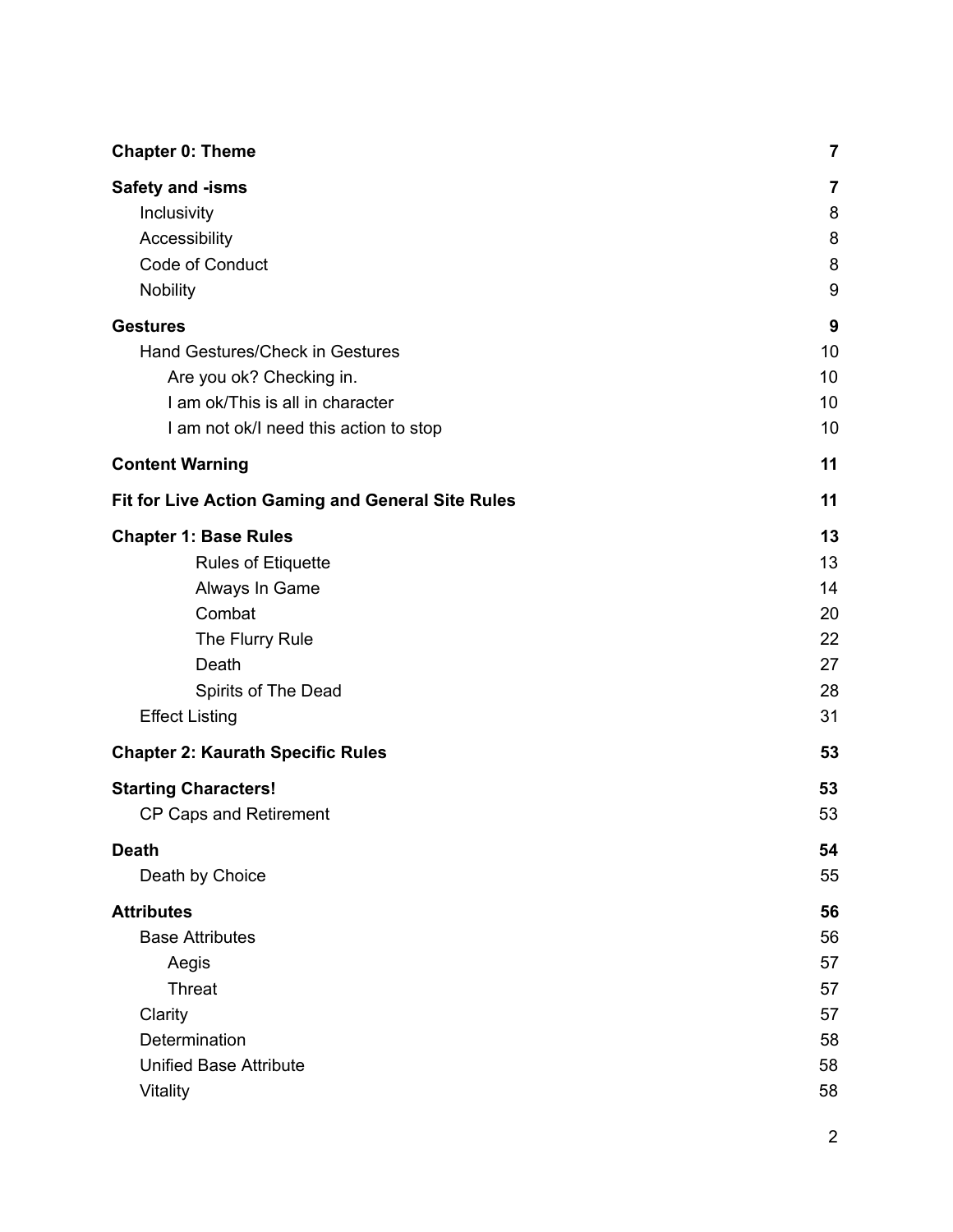| <b>Full Refresh</b>                        | 58 |
|--------------------------------------------|----|
| Maximum Attribute Totals and Pool Totals   | 59 |
| <b>Armor Points</b>                        | 59 |
| <b>Evaluating Armor and Armor Coverage</b> | 60 |
| <b>Heavy Armor</b>                         | 61 |
| Medium Armor                               | 61 |
| <b>Light Armor</b>                         | 61 |
| <b>Sanctuaries</b>                         | 61 |
| Cabins                                     | 62 |
| Safe Spaces                                | 62 |
| <b>Talismans</b>                           | 63 |
| <b>Definitions</b>                         | 63 |
| <b>Short Rest</b>                          | 63 |
| Rest                                       | 63 |
| Long Rest                                  | 63 |
| Day                                        | 63 |
| Non-Combat                                 | 63 |
| Hearth                                     | 64 |
| Sustain                                    | 64 |
| Attune                                     | 65 |
| <b>Formal Duel</b>                         | 65 |
| <b>Skill Tags</b>                          | 65 |
| <b>Information Skill</b>                   | 65 |
| <b>Full Refresh</b>                        | 65 |
| Per Day                                    | 65 |
| Per Event                                  | 65 |
| Runic                                      | 66 |
| Tattoo                                     | 66 |
| From Behind                                | 66 |
| Spirit Form                                | 66 |
| Performance Required                       | 66 |
| <b>Traits</b>                              | 66 |
| <b>Elemental Traits</b>                    | 67 |
| <b>Mental Traits</b>                       | 67 |
| <b>Metabolic Traits</b>                    | 67 |
| <b>Physical Traits</b>                     | 68 |
| <b>Special Traits</b>                      | 68 |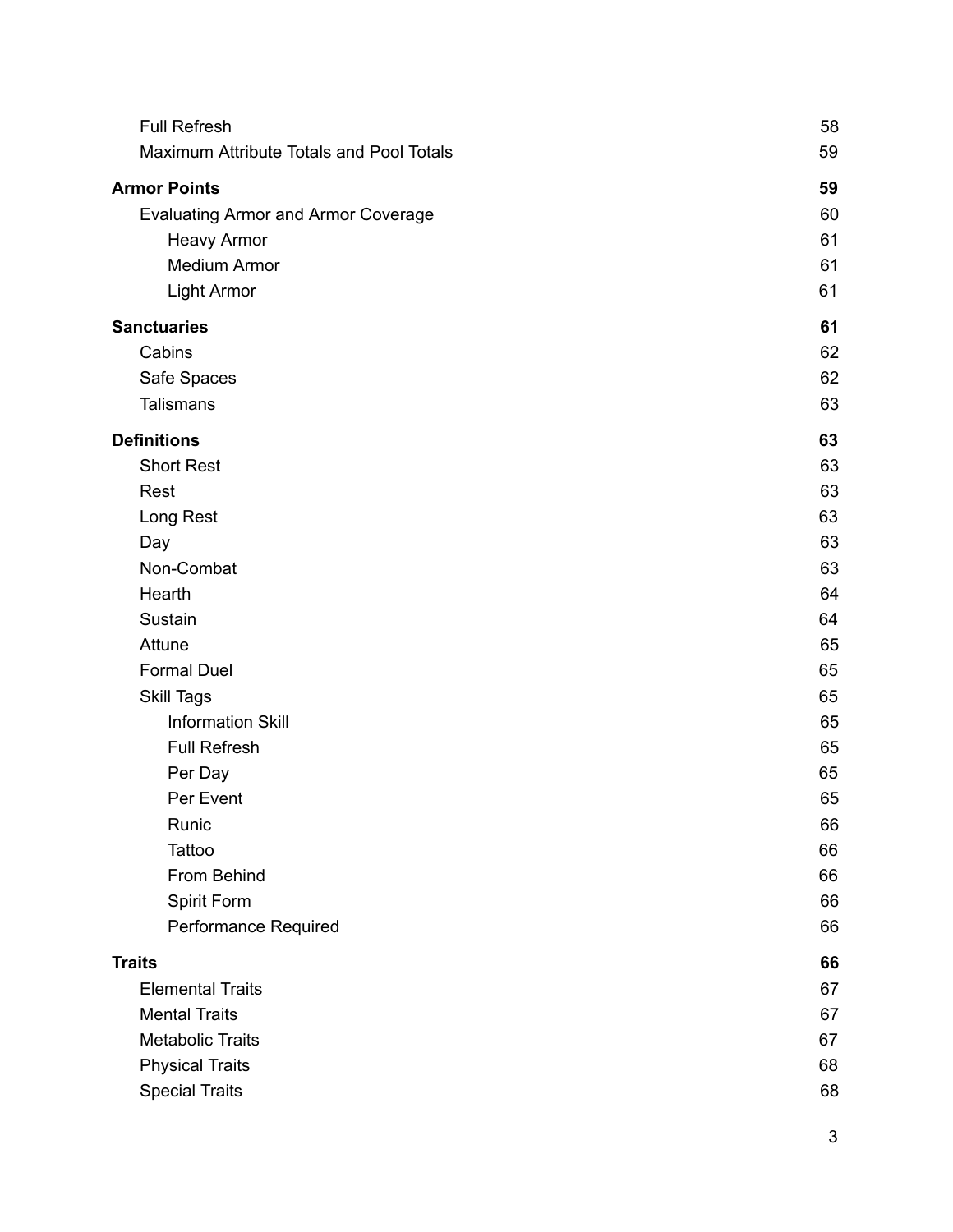| <b>Domain Traits</b>                           | 70                      |
|------------------------------------------------|-------------------------|
| <b>Communities</b>                             | 70                      |
| Create a new community                         | 71                      |
| Induct a new member                            | 71                      |
| Remove a member                                | 71                      |
| Leaving a Community                            | 71                      |
| <b>Chapter 3: Characters and Their Origins</b> | 72                      |
| <b>Cultures</b>                                | 72                      |
| Hearth                                         | 72                      |
| Road                                           | 72                      |
| Sailborne                                      | 72                      |
| Wild                                           | 72                      |
| <b>Races</b>                                   | 74                      |
| Elbaels                                        | 74                      |
| Gnomes                                         | 75                      |
| Greenskins                                     | 76                      |
| Humans                                         | 77                      |
| Lacuna                                         | 77                      |
| Pacted                                         | 78                      |
| The Pact of the Willful                        | 78                      |
| The Pact of the Paragon                        | 79                      |
| The Pact of the Guide                          | 79                      |
| The Pact of the Burdened                       | 79                      |
| Weirkin                                        | 80                      |
| <b>Importing Previous Characters</b>           | 80                      |
| <b>Chapter 4: Headers</b>                      | 81                      |
| <b>Base Headers</b>                            | 81                      |
| Berserker                                      | 81                      |
| Crafter                                        | 84                      |
| Mage                                           | 88                      |
| Rogue                                          | 96                      |
| Warchanter                                     | 99                      |
| Warrior                                        | 102                     |
| <b>Open Skills</b>                             | 104                     |
| <b>Companion Spirit</b>                        | 111                     |
| <b>Companion Spirit [Name]</b>                 | 112                     |
|                                                | $\overline{\mathbf{4}}$ |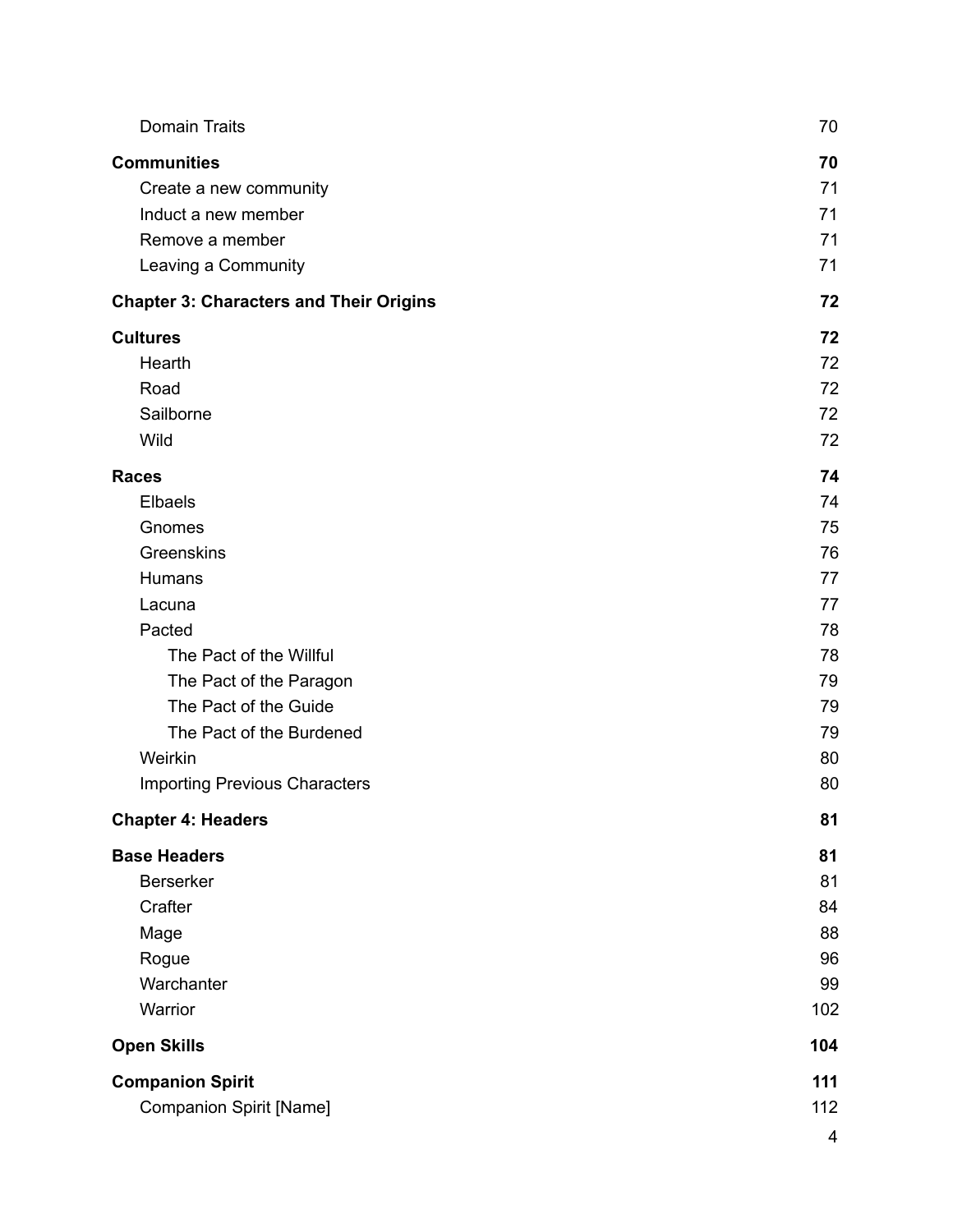| <b>Prestige Headers</b>              | 114 |
|--------------------------------------|-----|
| Apothecary                           | 114 |
| Argent                               | 117 |
| Bloodrager                           | 119 |
| Composer                             | 121 |
| Enchanter                            | 123 |
| Forte                                | 126 |
| Fury                                 | 128 |
| Hammerfall                           | 130 |
| Rageshaper                           | 132 |
| Rampager                             | 134 |
| Shadow Hexer                         | 136 |
| <b>Skald</b>                         | 139 |
| Spelldancer                          | 141 |
| Spellsword                           | 143 |
| Swashbuckler                         | 145 |
| <b>Chapter 5: Purist</b>             | 147 |
| Pure Berserker                       | 147 |
| <b>Pure Crafter</b>                  | 151 |
| Pure Mage                            | 155 |
| Pure Rogue                           | 161 |
| Pure Warchanter                      | 164 |
| <b>Pure Warrior</b>                  | 168 |
| <b>Advanced Headers and Rules</b>    | 171 |
| Dragon Mage                          | 171 |
| Rune Mage                            | 171 |
| Mentalist                            | 171 |
| <b>Deities</b>                       | 174 |
| <b>Domains of Power</b>              | 174 |
| <b>Mental Contact</b>                | 174 |
| Possession                           | 175 |
| <b>Chapter 6: Crafting</b>           | 176 |
| Items                                | 176 |
| <b>Crafted Items</b>                 | 176 |
| Sustainable Items                    | 176 |
| Crafting Items used to Sustain items | 177 |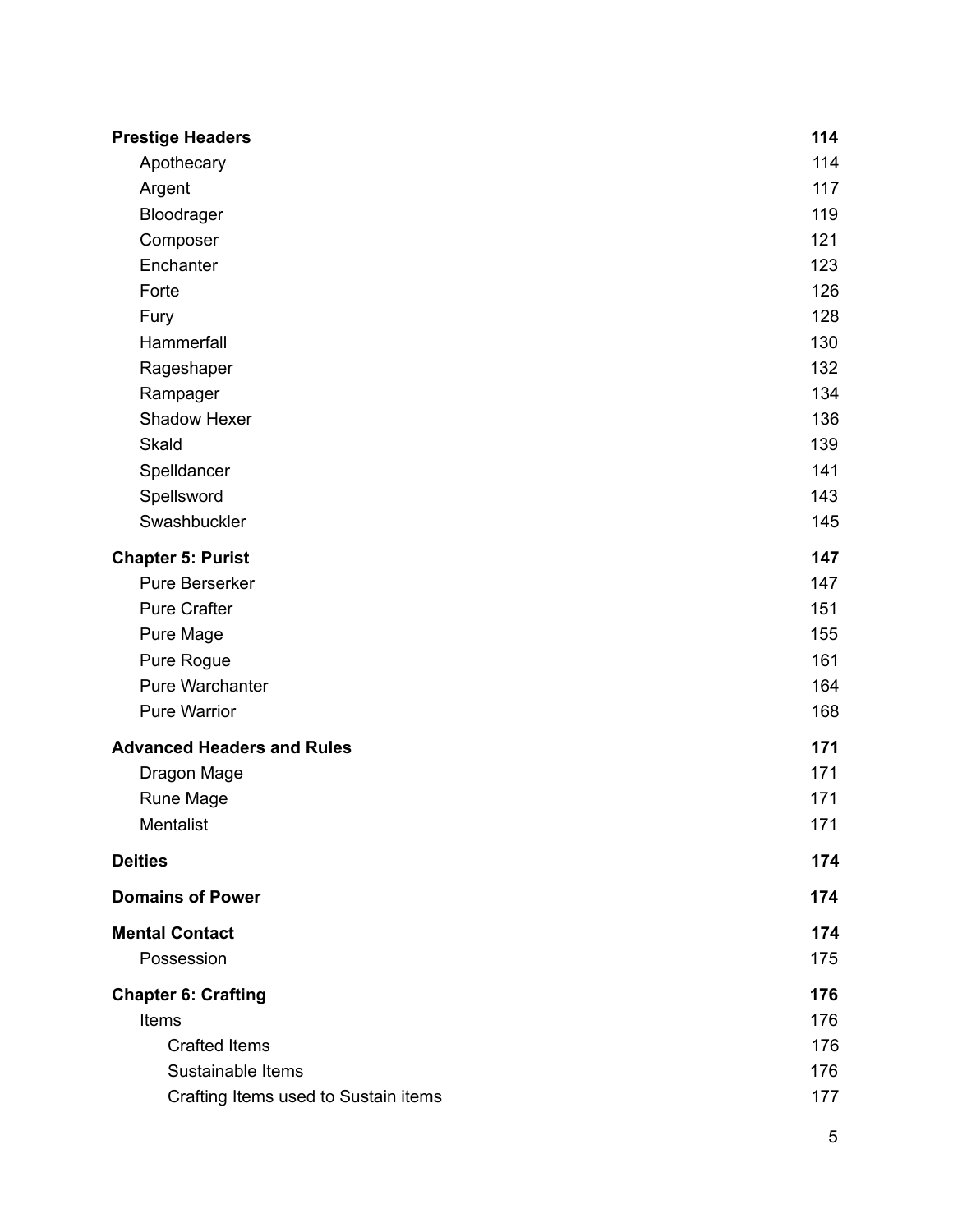| Example                                    | 177 |
|--------------------------------------------|-----|
| <b>Enhancing Items</b>                     | 177 |
| Rule changes                               | 177 |
| Ingredients                                | 177 |
| Cooperation                                | 178 |
| <b>Gathering Ingredients</b>               | 178 |
| Alchemy Ingredients                        | 179 |
| Potion Ingredients                         | 179 |
| Shaping Ingredients                        | 179 |
| Tinkering/Rune Projector Ingredients       | 179 |
| Storage                                    | 180 |
| Recipes                                    | 180 |
| Alchemist                                  | 180 |
| Potion Brewer                              | 182 |
| Shaper                                     | 183 |
| Rune Projector                             | 185 |
| Tinkerer                                   | 186 |
| <b>Chapter 7: Ritual Magic</b>             | 188 |
| <b>Chapter 8: Magic Schools and Spells</b> | 188 |
| <b>Spell lists</b>                         | 188 |
| Augmentation                               | 189 |
| Invocation                                 | 190 |
| Necromancy                                 | 191 |
| <b>Appendix: Change Log</b>                | 192 |
| Fennel                                     | 192 |
| Eggplant                                   | 192 |
| Durham                                     | 193 |
| Carrot                                     | 194 |
| Blueberry                                  | 195 |
| Apple                                      | 196 |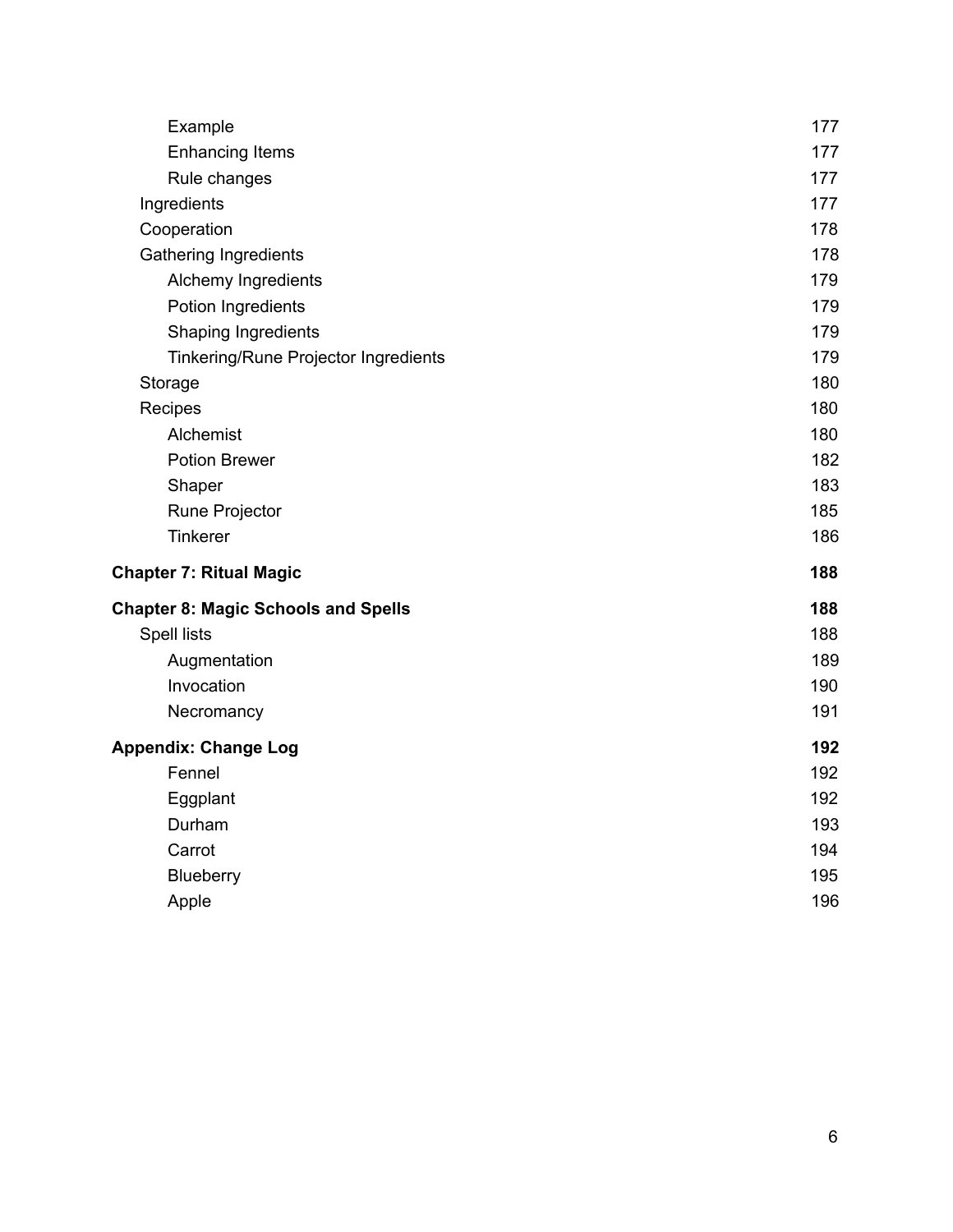## Chapter 0: Theme

This Live Action Roleplaying Game (LARP) has been designed as a continuing high fantasy campaign game to explore themes of **conflict, entropy, oppression, institutional slavery, dictatorships, community, religious interpretation, cultural modification and elimination, what brings us together**, and **what drives us apart**.

This game is intended as a player versus environment (PvE) game for physical conflicts unless consent is given for character versus character (CvC) physical conflict. All other rules of contact still apply when consent is given for physical conflict. Player versus player (PvP) conflicts are intended to be role play based though they can be resolved through the option of a "Formal Duel" if both players consent.

To meet these ends, we have decided to craft a world where people of various levels of experience, both in and out of game, can affect change in the world around them.

The people of Kaurath have recently undergone a great change. They've left their world behind, some of their friends, and now they find themselves in a strange new world. They find themselves in unfamiliar bodies, ones adapted for this new world, but remember all their previous experiences. They recently defeated their greatest foe and their kingdom was torn apart in the process and sent scattered from the world. The kingdom they knew is half of what it was. It still resembles what they've seen on maps, but it is no longer the parts of the maps they've walked before. It is unfamiliar terrain and a path through the mountain. Soon they will discover what it was that lived outside the barrier. What they'd been protected from for so long.

## Safety and -isms

We designed the world of Kaurath to be inclusive and not subject to the ethnocentric racism and misogyny that are often falsely attributed as a constant of medieval and ancient cultures. To be clear, we strongly condemn the ideology of white supremacy that has been co-opted by hate groups as well any doctrines encouraging religious intolerance. While medieval and ancient earth was a violent place filled with tragedy, we have sought to break down social barriers, and will not tolerate the use of real world bigotry or 'isms.'

The world of Kaurath has its own social barriers to overcome and real world 'isms' are simply not welcome. For example, though this experience features themes of legacy and the feuding of cultures, heirs are chosen on merit rather than gender or orientation and aren't necessarily even related by blood. A woman's worth is in no way defined by her ability to have children, and age is not considered a burden but something to be respected. Likewise, we want to make it clear that our written cultures are not intended to be racial divides. Due to generations of intermingling and raiding, ethnocentrism and discrimination based on the color of one's skin is impractical.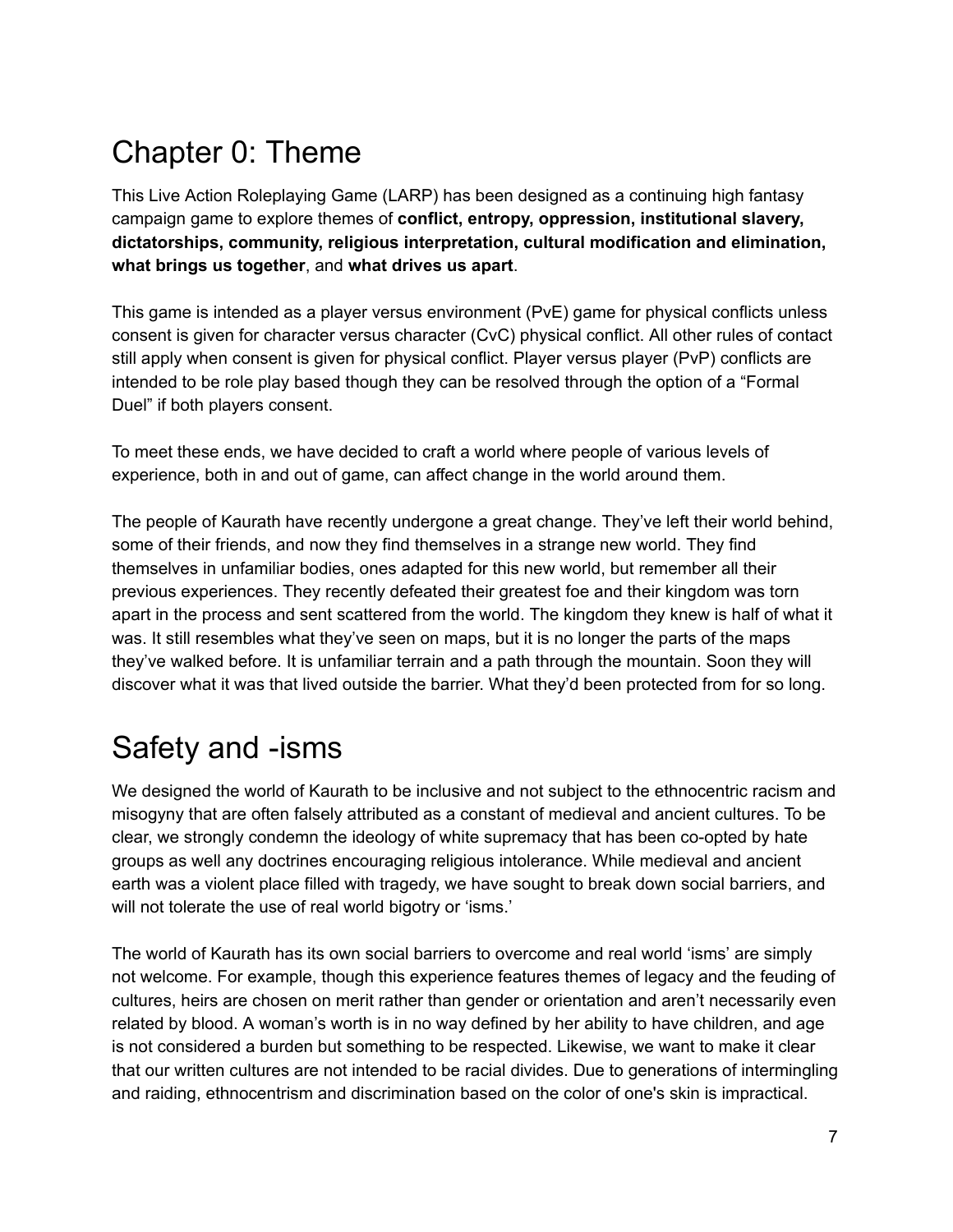This underscores our real-world commitment to center conflict in Kaurath around familial and kingdom tensions, not race.

Through all of this, we seek to provide a safe, consent driven narrative. If you feel you are unable to participate in collaborative storytelling and creating a safe space, then this experience is not for you.

Criminal actions witnessed by staff members may be reported to local authorities at staff's choice. The default is to report these actions. Players may choose to bring a criminal action that has made them uncomfortable to staff's attention and request local authorities deal with the problem, or they may request that the action be kept quiet.

#### **Inclusivity**

Kaurath will be a better experience without real world sexism, homophobia or transphobia, ableism, or racism. We ask that our participants respect this decision and avoid language or behaviors that could be interpreted as breaking this rule.

To be clear, participants who harass other players or break this rule will be removed from the experience.

### Accessibility

Kaurath has been designed to accommodate a wide variety of play styles and levels of physicality. In medieval sagas, having skill at board games or being able to recite poetry was just as important as skill in arms. We want to reflect that in the world of Kaurath as well. This means that you don't have to be a warrior or lead troops in battle to enjoy the experience or be an important and respected member of your community.

That said, game sites often have some challenging terrain. We will try to accommodate the play experience for people who can't travel across distances, but it is often slippery and much of it is not wheelchair accessible.

### Code of Conduct

Kaurath is a heroic sword and sorcery game set in an alternate earth-like world. Our story and setting have created a more gender and racially inclusive cultural situation than was the case in our own history. However, the thematic time period represented was dirty and violent and some controversial themes may come up in role play scenes. We ask that every player be respectful and considerate to each other.

As mentioned, overt, offensive, racist or sexist slurs aimed at any player's real or depicted race or gender will not be tolerated, but there is more to consider. A live event is one-part theater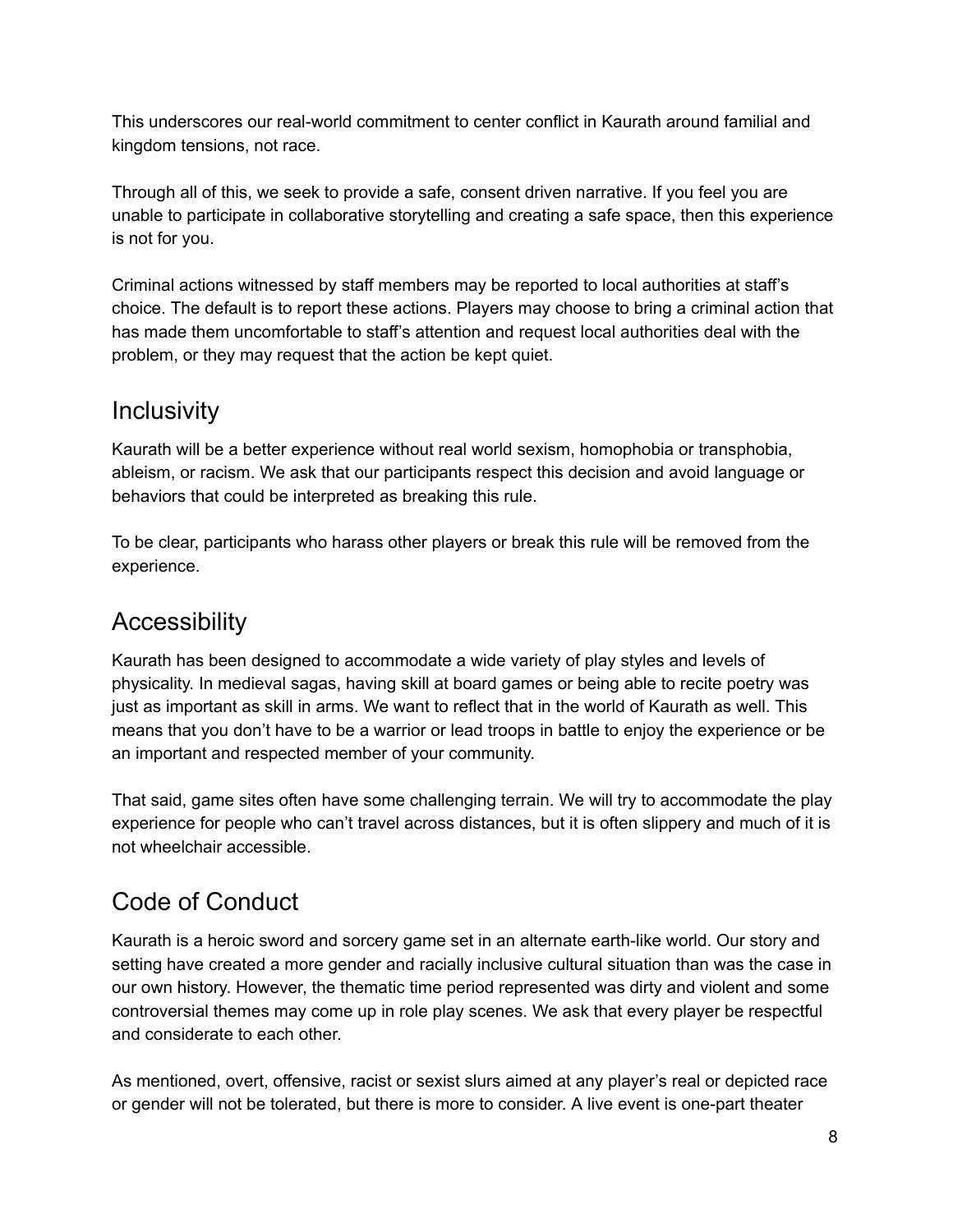production, one part improvised: If your plan is to a portray a character with controversial personal opinions or material in their backstory, we encourage you to talk with your fellow players about your role play and intentions before and after game.

### **Nobility**

Those who attain noble title in game are expected to act in a manner that promotes inclusion in the game. This includes seeking those who are not actively involved in major plots and stories and adding them in if possible. If you are a noble and notice a player who had not been included in several encounters make an effort to find out if that is by choice. If they have not been involved because they have not been invited you should find ways to get them involved. If there is not story they wish to engage find out what they will engage if possible and get some feedback to staff/cast so it can be addressed. By taking on a noble title you become a liaison between the staff/cast and the player base. If you are not comfortable with this role you should seek other means of advancing your character goals.

Nobles will be heavily involved in character versus character drama when dispensing justice in accordance with in game laws. This may involve enforcing things that some characters actively seek to ignore. While you should still act in character in these scenarios, it is crucial to not let this turn into a method to bully players. If a character wants to engage in illegal activities per in game laws do not follow them around everywhere so they cannot enjoy their character. But keep them on their toes so they know their actions are being noted. This is a fine line. But as a noble it is your responsibility to ensure the player can still have fun. When a player conflict comes up that can it be resolved with role play, it should be handled in a Formal Duel. Once the Formal Duel is over the dispute should be considered resolved. This is so that all players may experience conflict but so they have a way to end the conflict without permanently ruining play experience.

A Formal Duel is intended to be a scene where both characters act out their conflict through physical aggression. Whatever the outcome of the Formal Duel, which depends on the terms agreed to by the players involved, that particular conflict should be considered settled until new incidents arise. This keeps the past settled and does not let conflict gain momentum over time.

## **Gestures**

In this campaign we will be employing the use of specific gestures to indicate when you need a break from interaction and to check in during interactions. Check in gestures are entirely out of game and cannot be prevented by any effect.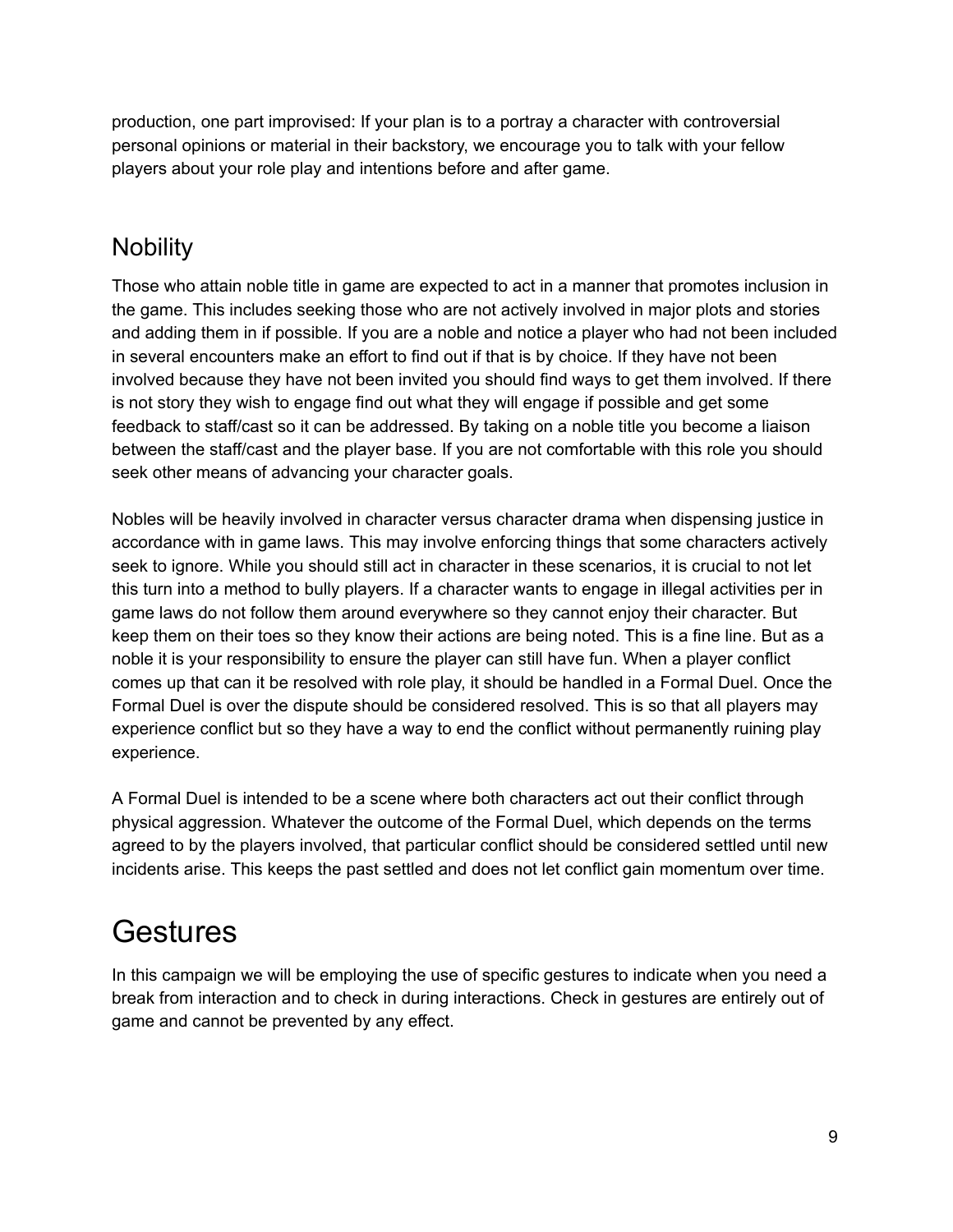#### Hand Gestures/Check in Gestures

Three hand gestures will be used for checking in. These require you to point from one shoulder to the opposite shoulder. This should be done with a tapping motion to draw attention to the gesture. This may be reinforced with tapping on your chest if your gesture is being ignored.

If you need to, seek out staff member help.

This is meant to create a positive collaborative experience and is subject to all harassment policies in regards to if an issue has been communicated.

This is never intended to be used as a way to avoid consequences for character actions and using this in such a manner may result in being asked to leave play.

#### Are you ok? Checking in.

To check in, point with one finger to your opposing shoulder in view of the player you are checking in with.

#### I am ok/This is all in character

To respond to a check in, or to communicate that the current action is acceptable to your play experience if you see hesitation, point with two fingers to the opposing shoulder in view of the player you are checking in with.

#### I am not ok/I need this action to stop

This is the most critical check in gesture. To respond to a check in or to communicate that the current action/interaction is not acceptable to your play experience, motion to your opposing shoulder with a closed fist in view of the player you are checking in with. You are encouraged, but not required to communicate the issue.

At any time you may signal this gesture for any reason. You should not be questioned about why you are making this gesture. It is expected that all players involved in an interaction where this gesture is made take every effort to cease the action that is causing an issue and/or move the offending interaction out of sight and hearing of the person using this gesture.

If you are using this gesture and the interaction that causes issue does not stop, you may call "Imbue to Spirit" and leave the interaction, returning to either a Sanctuary or a Safe Space away from any roleplaying and combat and calling "Purge Spirit" to come back into play. Take as much time as you need to get comfortable before returning.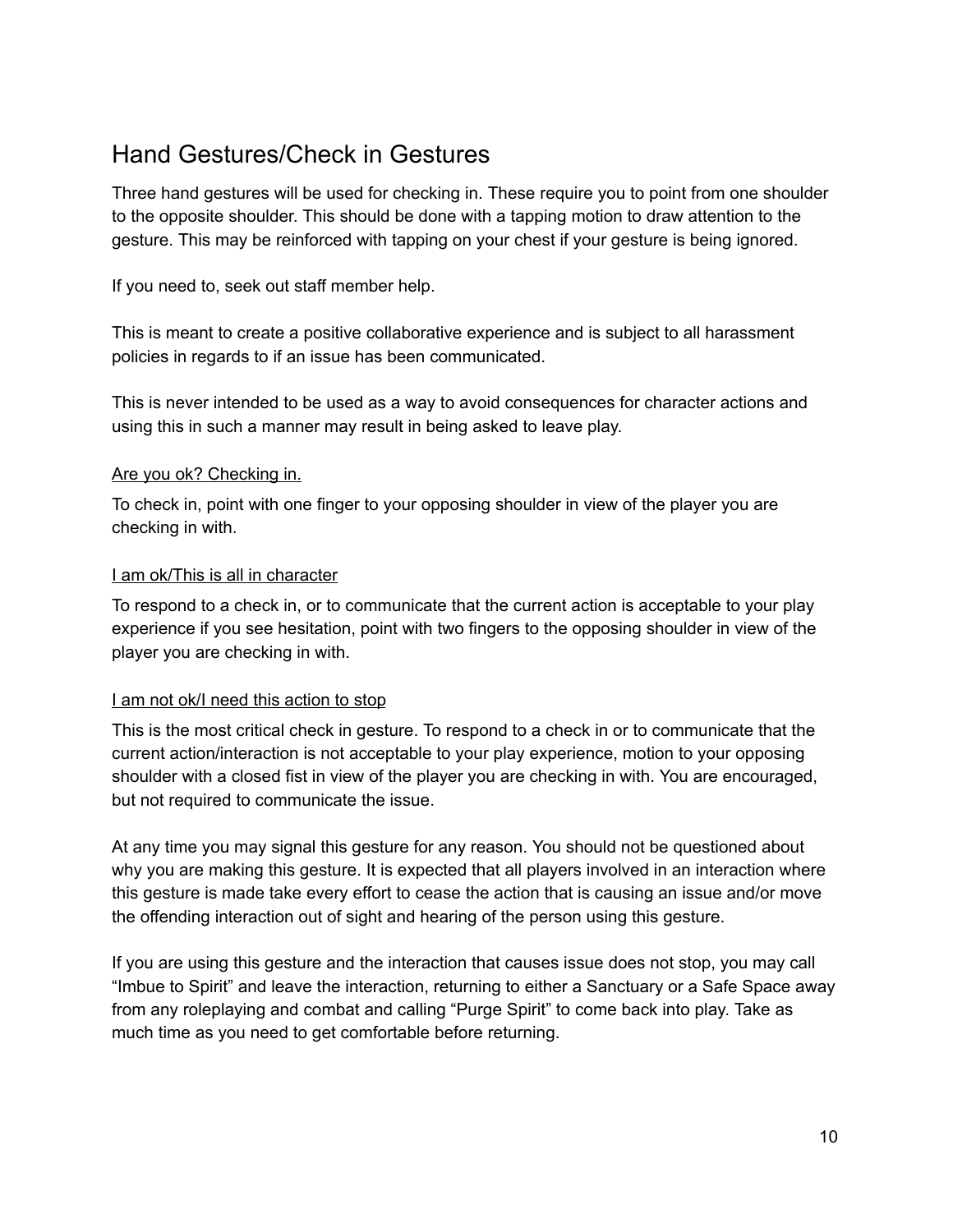## Content Warning

Kaurath contains depictions of violence. It also contains the occasional use of: loud noises, fog machines, fireworks, smoke, flashing lights and absence of light, depictions of bigotry, depictions of abuse, depictions of graphic violence and injury and disrespect of religions that while based in fantasy, may bear similarities to real world religions.

Kaurath can have a strong horror or violence theme. Players may be subject to intentionally frightening or shocking stimulation. Though set in a fantasy world, Kaurath will endeavor to maintain a considerate and researched narrative approach when dealing with depictions of minorities and other marginalized groups. Kaurath will not ever condone the use of sexual assault or rape themes in depicted scenes.

Some players will want to explore darker themes which might echo traumatic real world issues for other players. Some of these topics should only appear in backstories and even conversations about those aspect of the character's life need to be handled carefully and respectfully with your audience. Use the check-in gestures when these topics come up and be polite to others who signal that this is not something they can roleplay.

## Fit for Live Action Gaming and General Site Rules

If you have a medical condition including a need to take drugs of any sort we expect you to have gotten medical clearance to play from an appropriate and fully informed medical professional.

We don't need to see it, but we do require our players to have to get that clearance. If you fail to do so or lie about medical clearance we must regretfully ask you to leave.

If you want to do something illegal under state or federal law or in violation of site policy do it elsewhere. Our insurance and agreements with our sites impose restrictions including the need to abide by those laws. Failing to do so risks our game and thus we will need to ask you to leave immediately and notify the appropriate parties.

Do not LARP impaired. Specifically, **do not play** while under the influence of **alcohol** or any other **judgement impairing drugs**, prescription or otherwise. To avoid problems we ask that **no one** uses alcohol, illegal drugs, or marijuana on site. For legal drugs we ask you get clearance from an appropriate health professional.

Do not smoke around people. Participants and staff have allergies and respiratory issues aggravated by smoke. For safety reasons we restrict smoking and vaping to a small non-game area away from play.